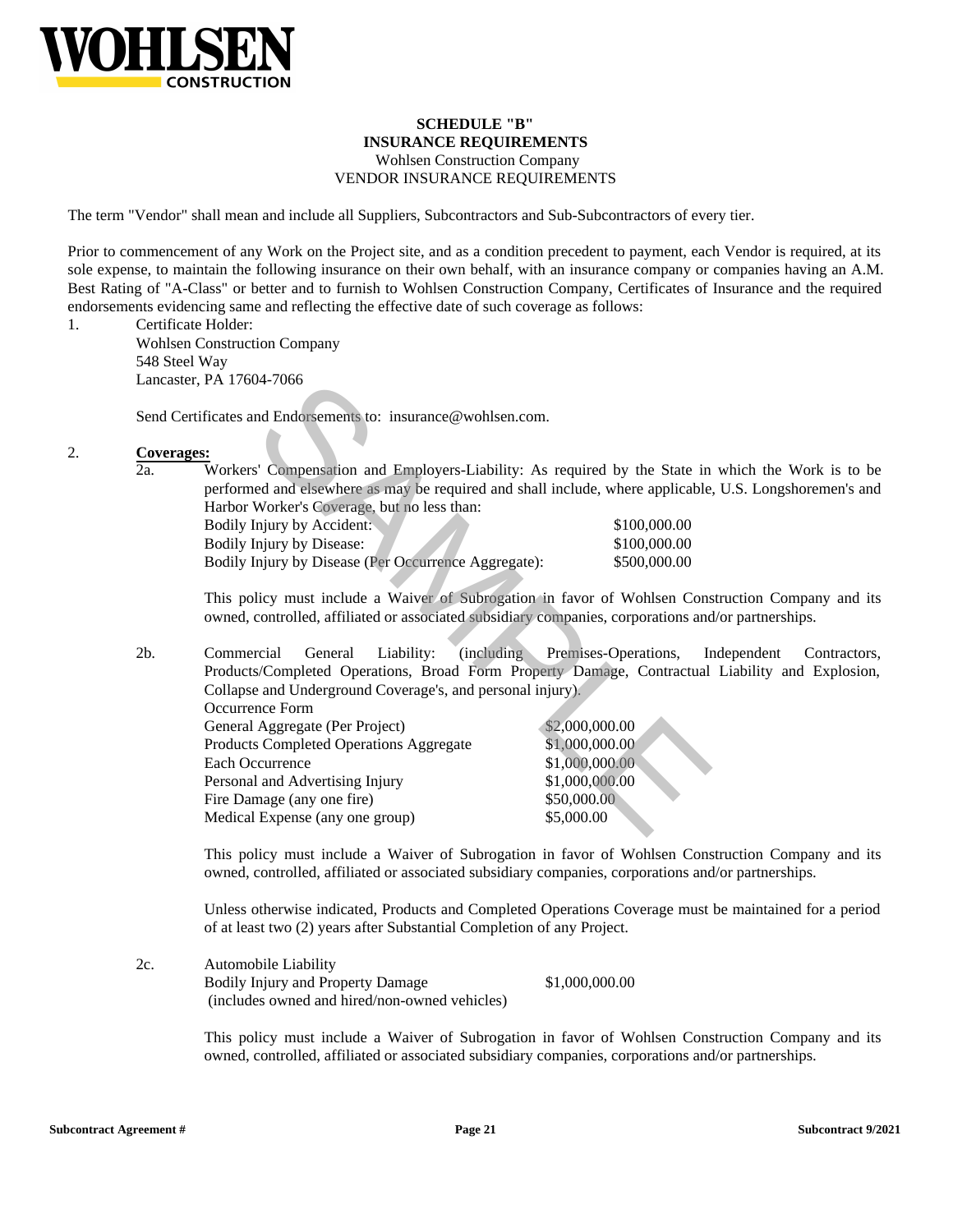

| 2d. | Commercial Umbrella Liability     |                |  |
|-----|-----------------------------------|----------------|--|
|     | Occurrence Limit                  | \$1,000,000.00 |  |
|     | Aggregate Unit (where applicable) | \$1,000,000.00 |  |

This policy is to apply excess of the Commercial General Liability, Commercial Automobile Liability and Employers Liability Coverages

This policy must include a Waiver of Subrogation in favor of Wohlsen Construction Company and its owned, controlled, affiliated or associated subsidiary companies, corporations and/or partnerships.

### 3. **Blanket Additional Insured**

3a. Each Certificate must include the following statement in the Description section:

> All work performed for Wohlsen Construction Company, and its owned, controlled, affiliated or associated subsidiary companies, corporations and/or partnerships. Additional Insured: Wohlsen Construction Company, the Owner and their owned, controlled, affiliated or associated subsidiary companies, corporations and/or partnerships, and their officers, directors and employees. All other additional insured's, as required by the Owner/Contractor Contract and any other written contract or agreement, are included with respect to General Liability, Automobile Liability and Excess Liability. If required by written contract or agreement, General Liability is provided on a Primary and Noncontributory basis, including products and completed operations coverage. If required by written contract or agreement, which is executed before a loss, to waive Named Insureds right of recovery from others, we agree to waive rights of recovery in relation to General Liability, Automobile Liability, Excess Liability and, if permitted by the applicable state law, Workers Compensation coverage. This waiver of rights applies only to the above mentioned contracts and shall not be construed to be a waiver with respect to any other operations in which the insured has no contractual interest. ity companies, corporations and/or partnerships. Additional Insure<br>by, the Owner and their owned, controlled, affiliated or associates<br>tions and/or partnerships, and their officers, directors and employees. All<br>red by the

- 3b. One of the following endorsements, or their equivalent, must be furnished with the Certificate of Insurance reflecting the inclusion of the interests of Wohlsen Construction Company, the Owner, and each of their respective owned, controlled, affiliated or associated subsidiary companies, corporations and/or partnerships and the respective agents consultants, principals, partners, servants, officers, stockholders, directors and employees and all other additional insured's, as required by the Owner/Contractor Contract and any other written contract or agreement, are included with respect to General Liability, Automobile Liability and Excess Liability as ADDITIONAL INSURED for both on-going and completed operations.
	- 1. Endorsement CG-2010 (1985), or
	- 2. Endorsement CG 20 37 (07/04) accompanied by CG 2010 (07/04), or
	- 3. Blanket Endorsement or Policy Wording providing for both on-going and completed operations
- 4. Coverage is primary for the Vendor and Wohlsen Construction Company and its owned, controlled, affiliated or associated subsidiary companies, corporations and/or partnerships, and (if applicable) any other additional insureds.

#### 5. **Waiver of Subrogation**

- 5a. The Vendor waives all rights of subrogation against Wohlsen Construction Company and its owned, controlled, affiliated or associated subsidiary companies, corporations and/or partnerships, the Owner, and all Additional Insureds for loss or damage covered by any of the insurance maintained by the Vendor.
- 5b. If any of the policies of insurance required under this Vendor require an endorsement to provide for waivers of subrogation, then the named Insureds of such policies will cause them to be so endorsed.
- 6. The amount and coverage of insurance provided in the aforementioned insurance coverages shall not be construed to be a limitation of the liability on the part of the Vendor.
- 7. In the event of a failure of the Vendor to furnish and maintain these insurance requirements and to furnish satisfactory evidence thereof, Wohlsen Construction Company shall have the right, but not the obligation, to acquire the same for all parties on behalf of the Vendor who agrees to furnish all necessary information thereof and to pay the cost thereof to